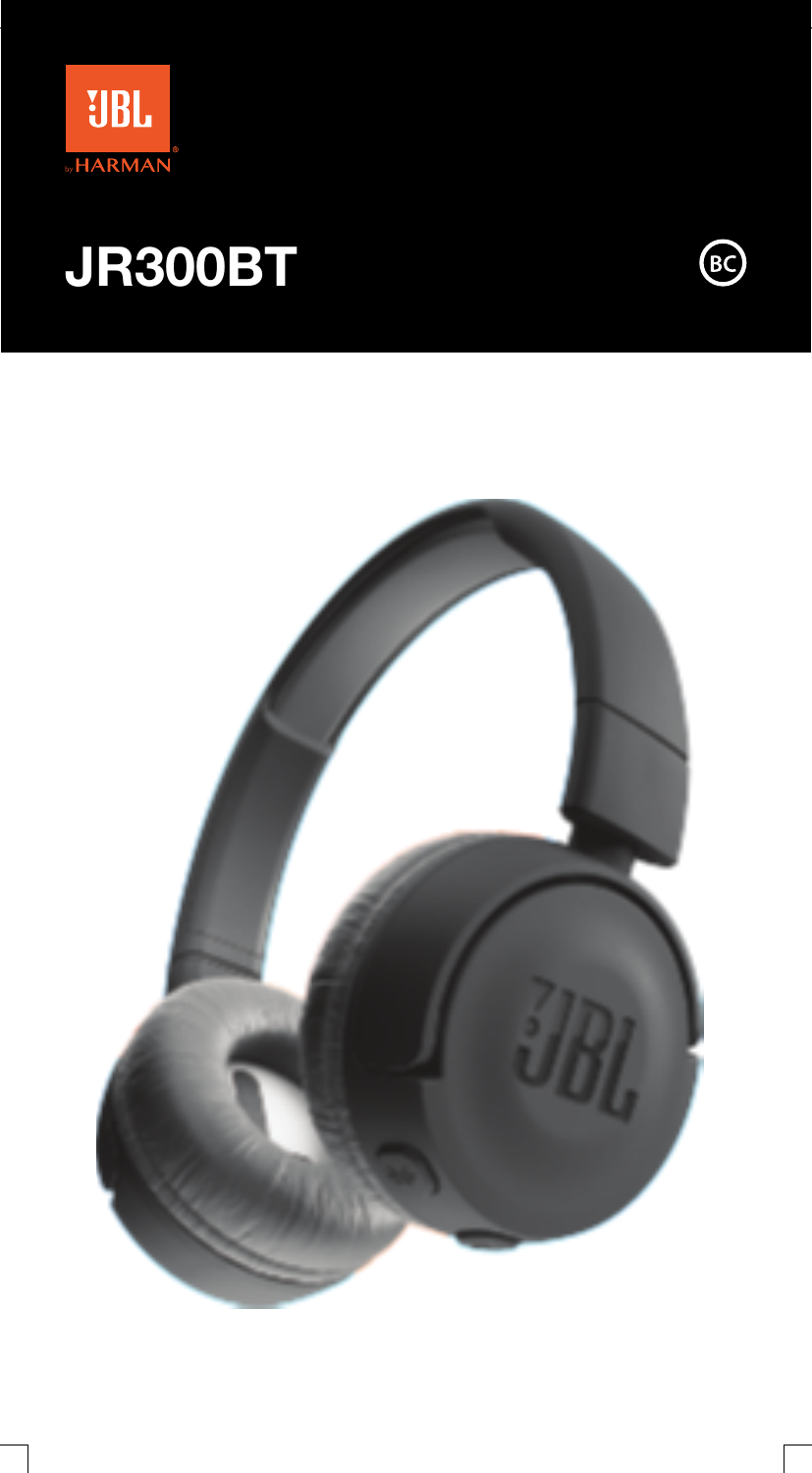Quick Start Guide

Guide de démarrage rapide



**1 What's in the box**

JR300BT



x 1

Charging cable



Warranty Card, Warning Card, Safety sheet and QSG

$$
\text{W}:\text{H} \rightarrow \text{H}
$$

x 1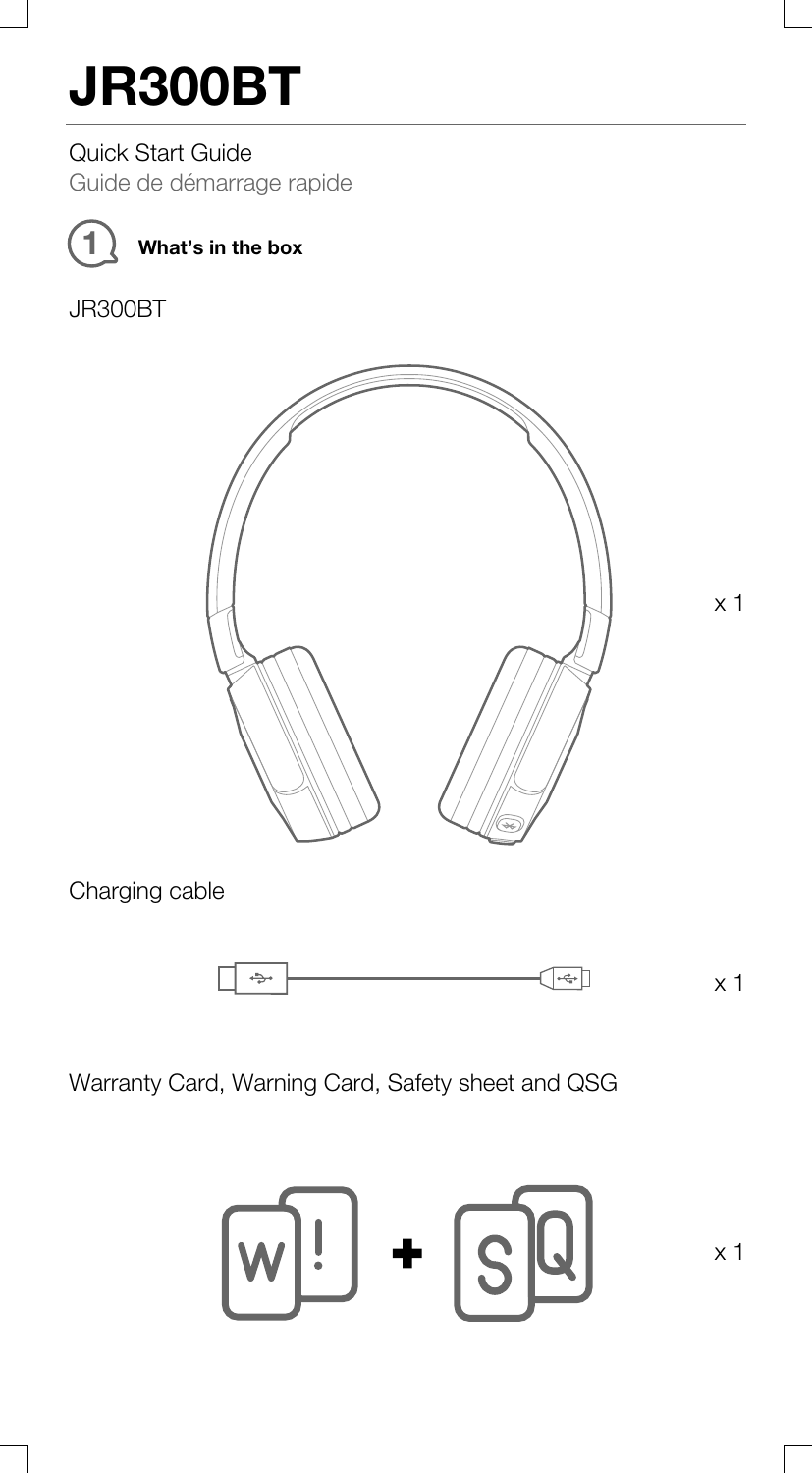### Quick Start Guide

Guide de démarrage rapide



## **2 Overview**

1) Buttons, LEDs & microphone



2) Charging port



3) LED behaviour

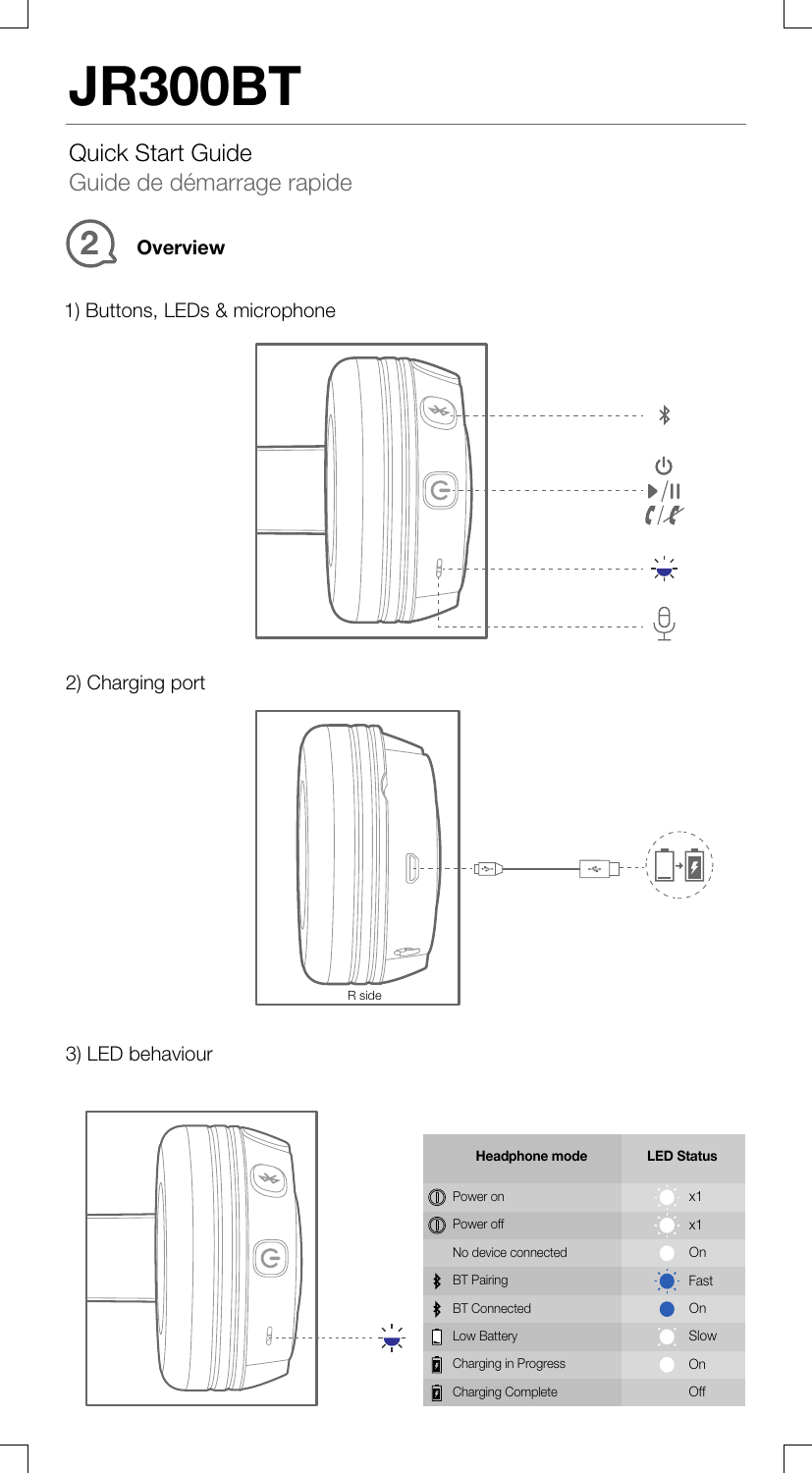### Quick Start Guide

Guide de démarrage rapide



## **Bluetooth® 3 connection**

1) Turn on the headphone



2) Enter pairing mode



3) Connect to bluetooth device



Note: Headphone will automatically enter pairing mode when switched on for the first time.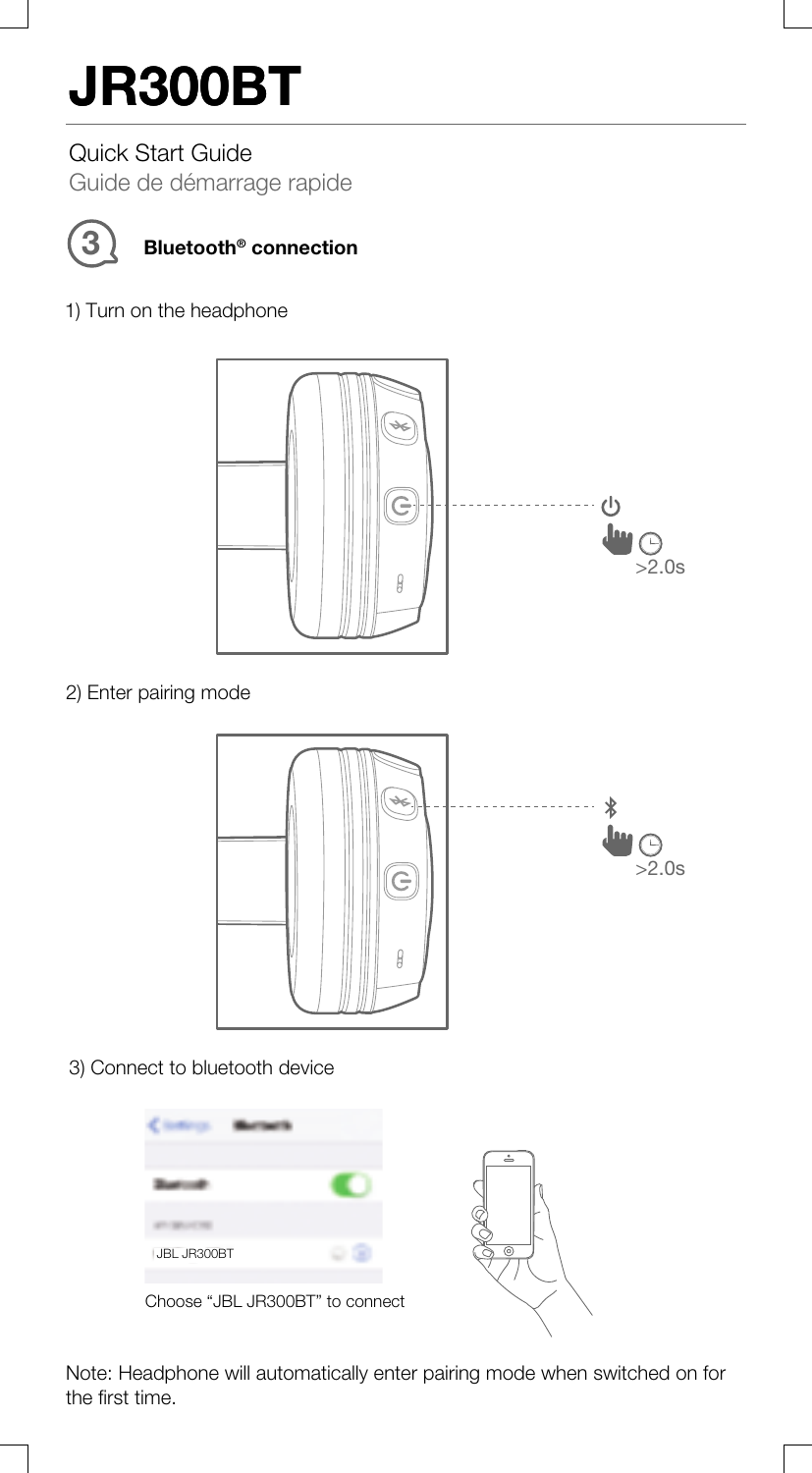### Quick Start Guide

Guide de démarrage rapide

Remarque : le casque passe automatiquement au mode de jumelage lorsqu'il est allumé pour la première fois / nota : los auriculares se ponen en modo de emparejamiento automáticamente al encenderlos por primera vez / observação: os fones entram automaticamente no modo de emparelhamento quando são ligados pela primeira vez / hinweis: kopfhörer schaltet automatisch in den kopplungsmodus, wenn er das erste mal eingeschaltet wird / nota: la cuffia entrerà automaticamente in modalità di abbinamento bluetooth alla prima accensione / opmerking: de hoofdtelefoon schakelt automatisch in de koppelingsmodus wanneer het apparaat de eerste keer wordt ingeschakeld / merk: hodetelefon vil automatisk starte paringsmodus når skrudd på for første gang / huomautus: kuulokkeet siirtyvät automaattisesti laiteparin muodostustilaan, kun ne kytketään päälle ensimmäisen kerran / примечание: наушники автоматически перейдут в режим сопряжения при первом включении / obs! Hörlurarna kommer automatiskt att gå till parningsläge när de slås på för första gången / bemærk: hovedtelefonen går automatisk i parringstilstand, når den tændes første gang / 注:初めて電源を 入れた時、ヘッドホンは自動的にペアリング・モードに入ります。 / uwaga: słuchawki automatycznie wejdą w tryb parowania, gdy zostaną włączone po raz pierwszy / 참고: 처음 헤드폰 전원을 켜면 자동으로 페어링 모드에 진입합니다 / 注意: 耳机首次打开时, 会自动进入蓝牙配对模式。 / catatan: headphone akan otomatis masuk ke mode penyambungan ketika dinyalakan PERTAMA KALI /ملحوظة: تتعن سماعة الرأس تلقائنًا على وضع الاقتران عند تشغيلها لأول مرة. / הערה: האןזניןת יכנסן

### **4 Music control**



 $\blacktriangleright$ /II  $\mathbf{g}_{\mathbf{u}_{\mathbf{u}}|_{\infty,1}}$ 

Other functions to be managed through the connected device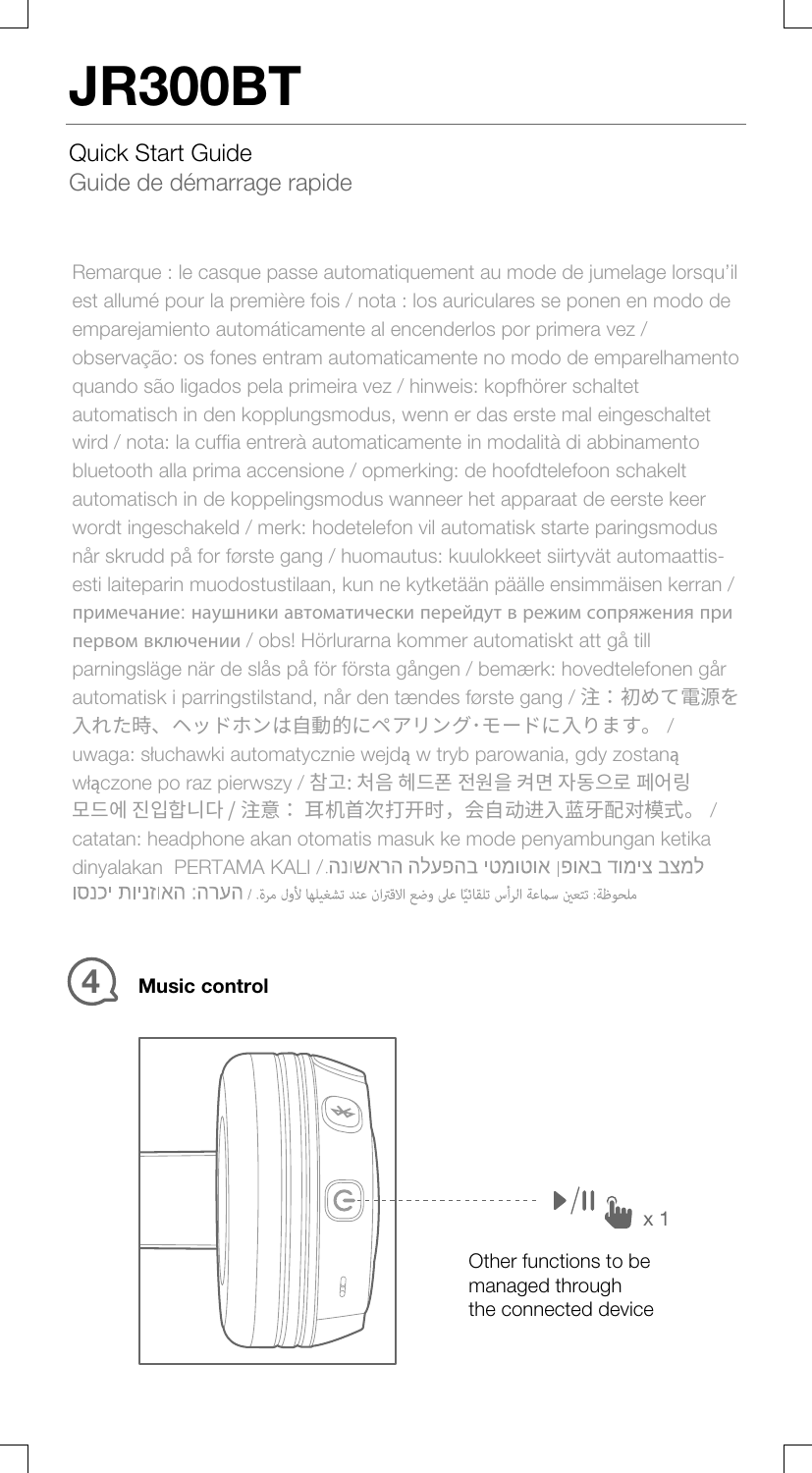### Quick Start Guide

Guide de démarrage rapide



## **5 Phone call**





## **6 Specications**

#### EN

- Premium 32mm Dynamic Driver
- Frequency Response: 20Hz 20kHz
- Support: BT 4.0, A2DP v1.2, AVRCP v1.5, HFP v1.5, HSP v1.2
- Bluetooth transmitter frequency range: 2.402 – 2.480GHz
- Bluetooth transmitter power: < 4dBm
- Bluetooth transmitter modulation: GFSK, π/4 DQPSK, 8DPSK
- Battery type: Lithium-ion Polymer (3.7V, 170 mAH)
- Battery charge time: < 2 hrs
- Music play time: 12 hrs
- Weight: 0.11 kg

#### FR

- Haut-parleur dynamique haut de gamme de 32 mm
- Réponse en fréquence : 20 Hz 20 kHz
- Compatibilité : BT 4.0, A2DP v1.2, AVRCP v1.5, HFP v1.5, HSP v1.2
- Gamme de fréquences de l'émetteur Bluetooth : 2,402 – 2,480 GHz
- Puissance de l'émetteur Bluetooth : < 4 dBm
- Modulation de l'émetteur Bluetooth : GFSK, π/4 DQPSK, 8DPSK
- Type de batterie : Lithium-ion-polymère (3,7 V, 170 mAH)
- Temps de charge de la batterie : < 2 heures
- Lecture de la musique : 12 heures
- Poids : 0,11 kg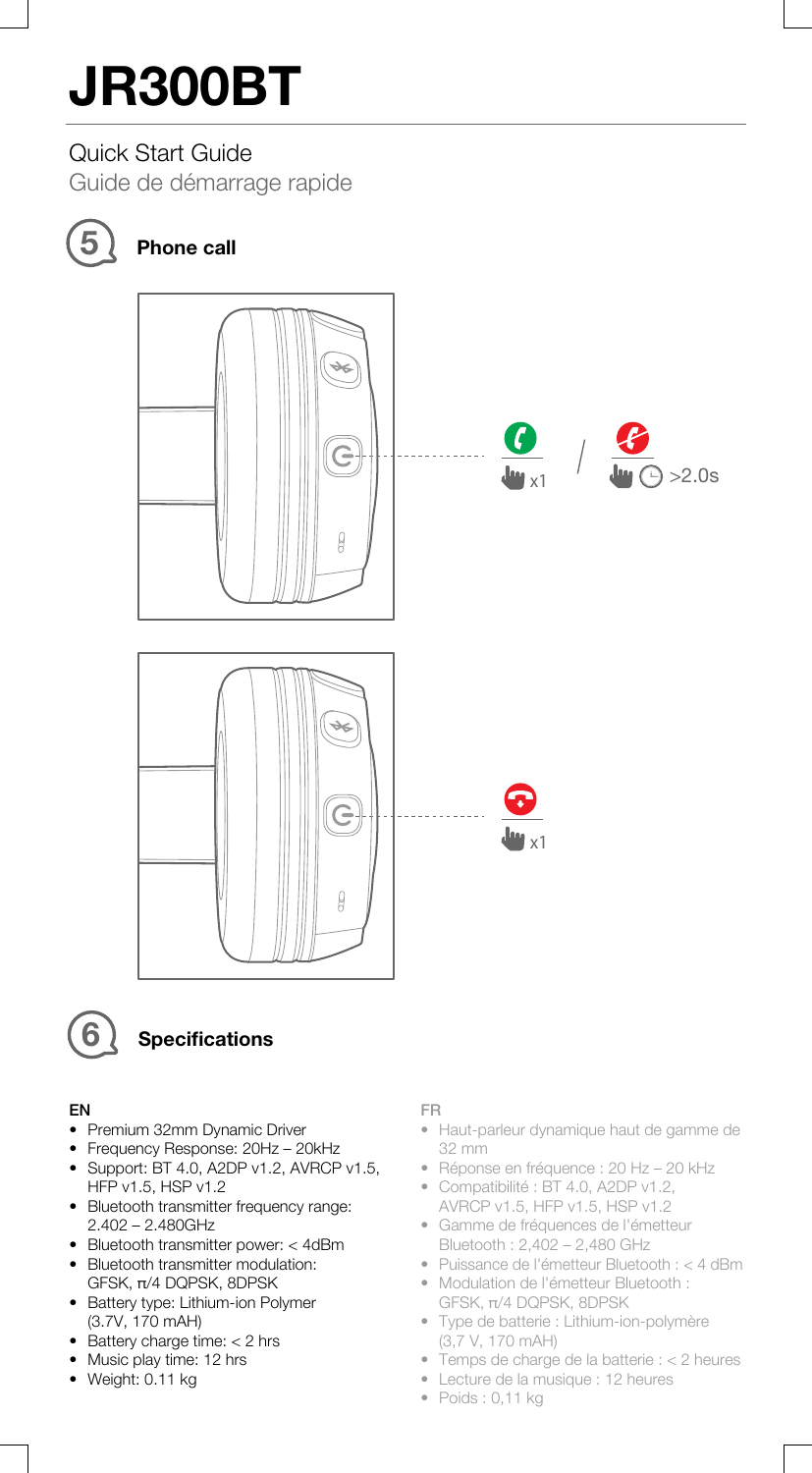## Quick Start Guide

### Guide de démarrage rapide

#### ES

- Amplificadores dinámicos de alta calidad de 32 mm
- Respuesta de frecuencia: 20 Hz 20 kHz
- Compatible con: BT 4.0, A2DP v1.2, AVRCP v1.5, HFP v1.5, HSP v1.2
- Rango de frecuencia del transmisor Bluetooth: 2,402–2,480 GHz
- Potencia del transmisor Bluetooth: < 4 dBm
- Modulación del transmisor Bluetooth: GFSK, π/4 DQPSK, 8DPSK
- Tipo de pila: de polímero de iones de litio (3,7 V, 170 mAH)
- Tiempo de carga de la pila: < 2 horas
- Tiempo de reproducción de música: 12 horas
- Peso: 0,11 (Kg)

### DE

- Premium-32-mm-Dynamic-Treiber
- Frequenzgang: 20 Hz 20 kHz
- Unterstützung: BT 4.0, A2DP v1.2, AVRCP v1.5, HFP v1.5, HSP v1.2
- Bluetooth-Sender-Frequenzbereich: 2,402 – 2,480 GHz
- Bluetooth-Sendeleistung: < 4 dBm
- Bluetooth-Sendeleistung: GFSK, π/4 DQPSK, 8DPSK
- Batterietyp: Lithium-Ionen-Akku (3,7 V, 170mAh)
- Akkuladedauer: < 2 Stunden
- Audiowiedergabe: 12 Stunden
- Gewicht: 0.11 kg

#### IT

- Driver dinamico di alta qualità da 32 mm
- Risposta in frequenza: 20 Hz 20 kHz
- Supporto: BT 4.0, A2DP v1.2, AVRCP v1.5, HFP v1.5, HSP v1.2
- Gamma di frequenza del trasmettitore Bluetooth: 2,402 – 2,480 GHz
- Potenza trasmettitore Bluetooth: < 4 dBm
- Modulazione trasmettitore Bluetooth: GFSK, π/4 DQPSK, 8DPSK
- Tipo di batteria: Polimeri agli ioni di litio (3,7 V, 170 mAH)
- Tempo di ricarica della batteria: < 2 ore
- Autonomia in riproduzione musicale: 12 ore
- Peso: 0.11 kg

#### NL

- Premium 32 mm Dynamische Driver
- Frequentiebereik: 20 Hz 20 kHz
- Ondersteuning: BT 4.0, A2DP v1.2, AVRCP v1.5, HFP v1.5, HSP v1.2
- Frequentiebereik Bluetooth-zender: 2402 – 2480 GHz
- Vermogen Bluetooth-zender: < 4 dBm
- Modulatie Bluetooth-zender: GFSK, π/4 DQPSK, 8DPSK
- Type batterij: Lithium-ion polymeer (3,7 V, 170 mAH)
- Oplaadtijd voor batterij: < 2 uur
- Afspeeltijd voor muziek: 12 uur
- Gewicht: 0.11 kg

#### $N<sub>O</sub>$

- Førsteklasses 32 mm dynamisk driver
- Frekvensrespons: 20 Hz–20 kHz
- Støtte: BT 4.0, A2DP v1.2, AVRCP v1.5, HFP v1.5, HSP v1.2
- Bluetooth-senderens frekvensområde: 2.402–2.480 GHz
- Bluetooth-sendereffekt: < 4 dBm
- Bluetooth-senderens modulasjon: GFSK, π/4 DQPSK, 8DPSK
- Batteritype: Litium-ion-polymer (3,7 V, 170 mAH)
- Batteriladetid: < 2 timer
- Musikkavspillings tid: 12 timer
- Vekt: 0.11 kg

#### FI

- Huipputason 32 mm:n dynaaminen elementti
- Taajuusvaste: 20 Hz 20 kHz
- Tuki: BT 4.0, A2DP v1.2, AVRCP v1.5, HFP v1.5, HSP v1.2
- Bluetooth-lähettimen taajuusalue: 2,402–2,480 GHz
- Bluetooth-lähettimen teho: <4 dBm
- Bluetooth-lähettimen modulaatio: GFSK, π/4 DQPSK, 8 DPSK
- Akku: Litiumioni-polymeeri (3,7 V, 170 mAh)
- Akun latausaika: < 2 tuntia
- Musiikin toistoaika: 12 tuntia
- Paino: 0.11 kg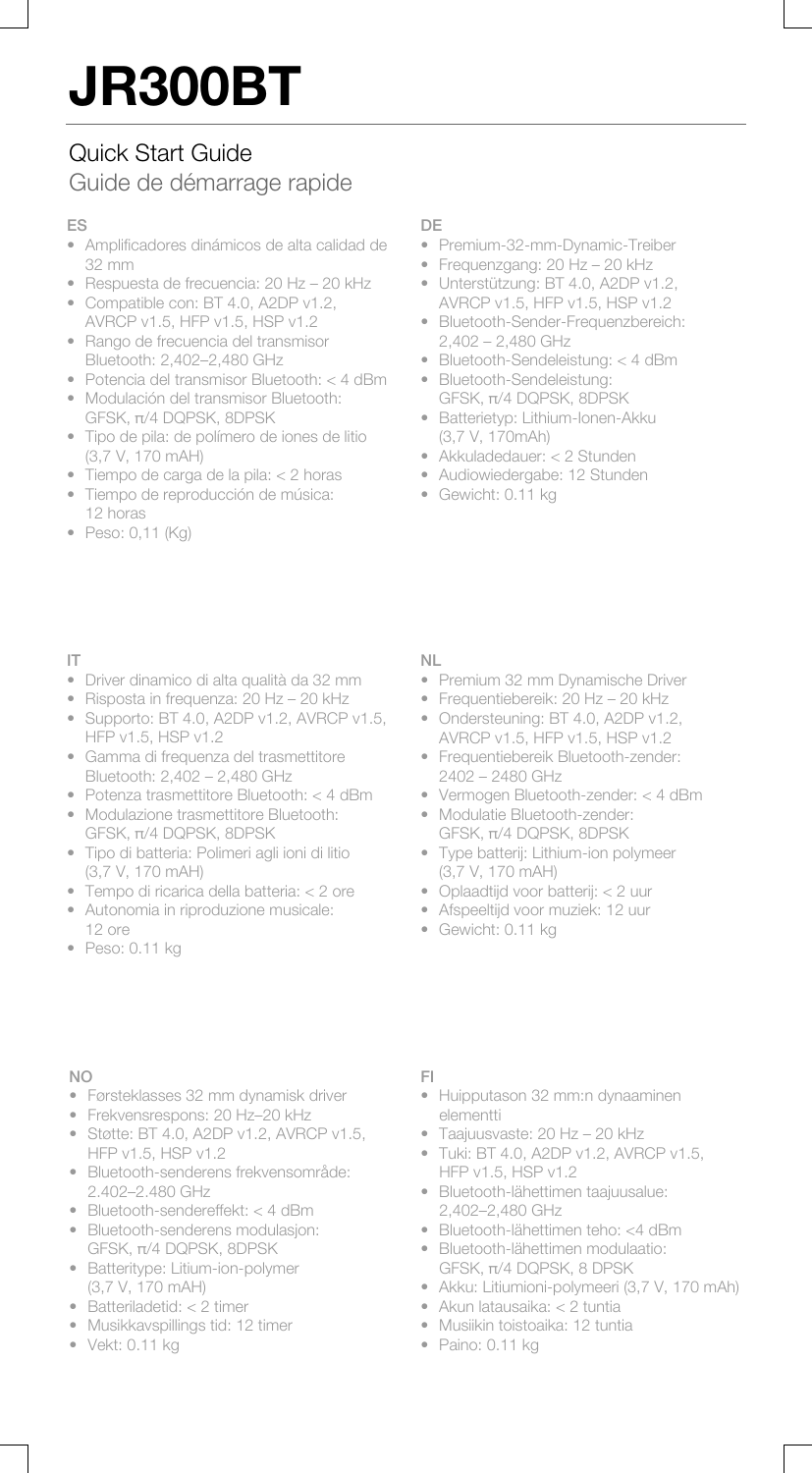## Quick Start Guide

### Guide de démarrage rapide

#### $\mathbb{C}$

- Premium 32 mm dynamiskt element
- Frekvenssvar: 20–20 000 Hz
- Stöd: BT 4.0, A2DP v1.2, AVRCP v1.5, HFP v1.5, HSP v1.2
- Frekvensområde för Bluetooth-sändare: 2 402–2 480 GHz
- Bluetooth-sändarens effekt: < 4 dBm
- Bluetooth-sändarens modulering: GFSK, π/4 DQPSK, 8DPSK
- Batterityp: Litiumjonpolymer (3,7 V, 170mAH)
- Batteriladdningstid: < 2 timmar
- Musikspelningstid: 12 timmar
- Vikt: 0.11 kg

#### $\Gamma$

- Førsteklasses 32 mm dynamisk enhed
- Frekvensområde: 20 Hz-20 kHz
- Understøtter: BT 4.0, A2DP v1.2 AVRCP v1.5, HFP v1.5, HSP v1.2
- Bluetooth-senderens frekvensområde: 2.402-2.480 GHz
- Bluetooth-senderens effekt: < 4 dBm
- Bluetooth-senderens modulation: GFSK, π/4 DQPSK, 8DPSK
- Batteritype: Litium-ion-polymer (3,7 V, 170mAH)
- Batteriopladningstid: < 2 timer
- Musik spilletid: 12 timer
- Vægt: 0.11 kg

#### PL

- Przetwornik dynamiczny premium o średnicy 32 mm
- Pasmo przenoszenia: 20 Hz 20 kHz
- Obsługiwane profile: BT 4.0, A2DP v1.2, AVRCP v1.5, HFP v1.5, HSP v1.2
- Zakres częstotliwości nadajnika Bluetooth: 2,402 – 2,480 GHz
- Moc nadajnika Bluetooth: < 4 dBm
- Modulacja nadajnika Bluetooth: GFSK, π/4 DQPSK, 8DPSK
- Rodzaj akumulatora: litowo-polimerowy (3,7 V, 170mAh)
- Czas ładowania akumulatora: < 2 godz.
- Czas odtwarzania muzyki: 12 godz.
- Masa: 0.11 kg

#### RU

- Динамический излучатель 32 мм высшего качества
- Частотная характеристика: 20 Гц 20 кГц
- Поддержка: BT 4.0, A2DP v1.2, AVRCP v1.5, HFP v1.5, HSP v1.2
- Диапазон частот Bluetooth-передатчика: 2,402 – 2,480 ГГц
- Мощность Bluetooth-передатчика: < 4 дБм
- Модуляция Bluetooth-передатчика: GFSK, π/4 DQPSK, 8DPSK
- Тип аккумулятора: Литий-ионный полимерный аккумулятор (3,7 В, 170 мАч)
- Время зарядки аккумулятора: < 2 ч
- В режиме прослушивания музыки: 12 ч
- Вес: 110 г

#### ID

- Penggerak Dinamis 32mm Premium
- Respon Frekuensi: 20Hz–20kHZ
- Mendukung: BT 4.0, A2DP v1.2, AVRCP v1.5, HFP v1.5, HSP v1.2
- Jangkauan frekuensi pemancar Bluetooth: 2,402 – 2,480GHz
- Daya pemancar Bluetooth: < 4dBm
- Modulasi pemancar Bluetooth: GFSK, π/4 DQPSK, 8DPSK
- Jenis baterai: Polimer Ion-litium (3,7 V, 170 mAH)
- Masa pengisian daya baterai: < 2 jam
- Durasi aktif musik: 12 jam
- Berat: 0.11 kg

#### **JP**

- 32mmプレミアムダイナミックドライバー
- 周波数応答:20Hz~20kHz
- サポート:BT 4.0、A2DP v1.2、 AVRCP v1.5、HFP v1.5、HSP v1.2
- Bluetoothトランスミッター周波数範囲: 2.402~2.480GHz
- Bluetoothのトランスミッター電力:  $<$  4dBm
- Bluetoothトランスミッター変調方式: GFSK、π/4 DQPSK、8DPSK
- バッテリータイプ: リチウムイオンポリ マー充電池(3.7V、170mAH)
- 電池充電時間:< 2時間
- 音楽再生時間:12時間
- 重量:0.11 kg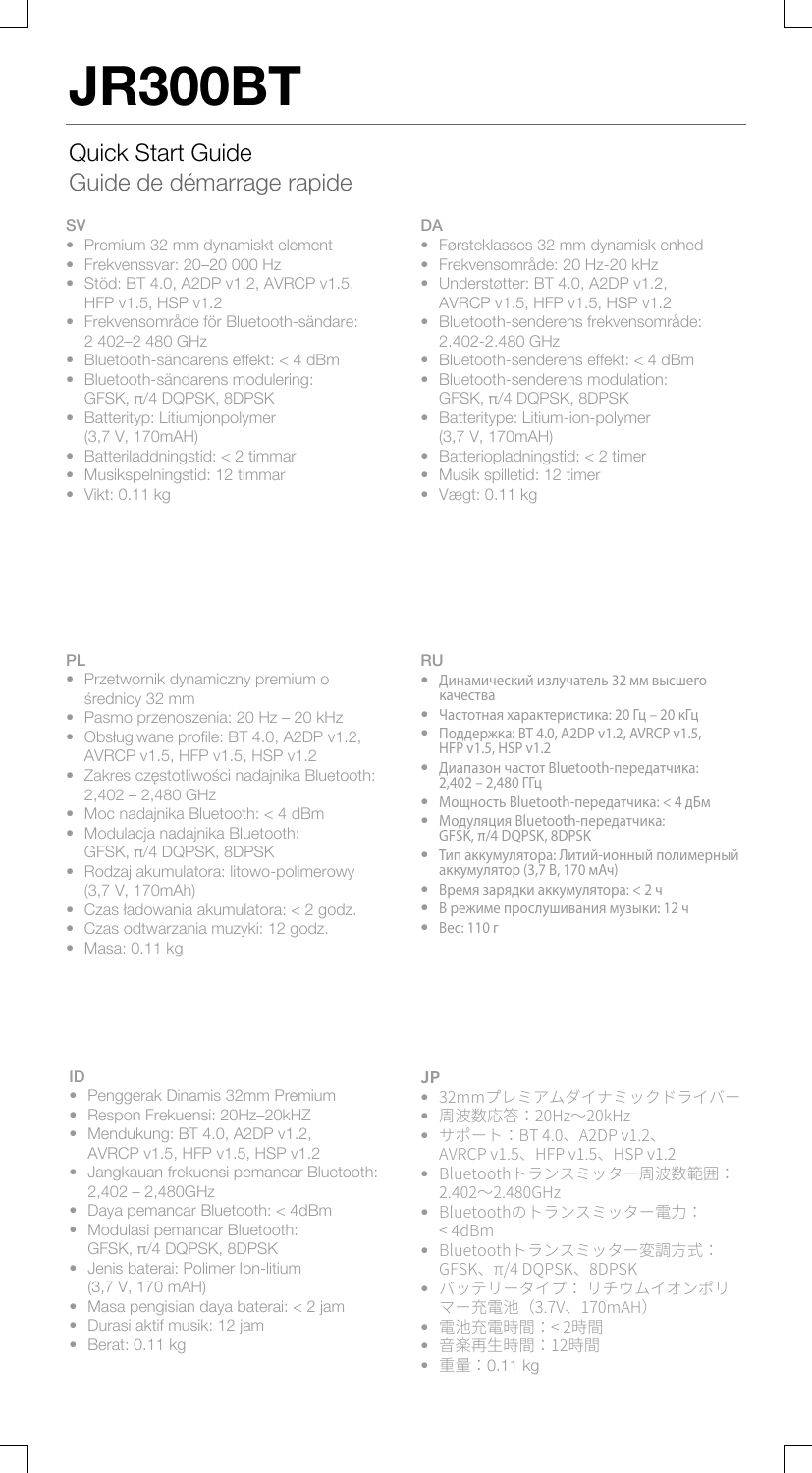### Quick Start Guide

### Guide de démarrage rapide

## **KO**

- 프리미엄 32mm 다이내믹 드라이버
- 주파수 응답성: 20Hz~20kHz
- 지원: BT 4.0, A2DP v1.2, AVRCP v1.5, HFP v1.5, HSP v1.2
- 블루투스 송출 주파수 범위: 2.402~2.480GHz<br>• 블루트 시스층 총련 4dBm
- 블루투스 송출 출력: < 4dBm
- 블루투스 송출 모듈레이션:
- GFSK, π/4 DQPSK, 8DPSK
- 배터리 유형: 리튬 이온 폴리머(3.7V, 170mAH)
- 배터리 충전 시간: < 2시간
- 음악 재생 시간: 12시간
- 무게: 0.11 kg

#### **CHS**

- 优质 32mm 动态驱动单元
- 频率响应:20Hz ‒ 20kHz
- 支持: BT 4.0、A2DP v1.2、AVRCP v1.5、 HFP v1.5、HSP v1.2
- Bluetooth 蓝牙传输器频率范围: 2.402 ‒ 2.480GHz
- Bluetooth 蓝牙传输器功率:< 4dBm
- Bluetooth 蓝牙传输器调制: GFSK、π/4 DQPSK、8DPSK
- 电池类型: 锂离子聚合物电池
- (3.7V, 170mAH) 电池充电时间:< 2 小时
- 音乐播放时间:12 小时
- 重量:0.11 kg

#### PT

- Driver dinâmico Premium de 32 mm
- Resposta de frequência: 20 Hz a 20 kHz
- Suporte: BT 4.0, A2DP v1.2, AVRCP v1.5, HFP v1.5, HSP v1.2
- Faixa de frequência do transmissor Bluetooth: 2,402 a 2,480 GHz
- Potência do transmissor Bluetooth: < 4 dBm
- Modulação do transmissor Bluetooth: GFSK, π/4 DQPSK, 8DPSK
- Tipo da bateria: Baterias de polímero de Li-ion (3,7 V, 170 mAH)
- Tempo de carga da bateria: < 2 horas
- Tempo de reprodução de música: 12 horas
- Peso: 0.11 kg

#### **CHT**

- 高級 32mm 動態驅動程式
- 頻率回應:20Hz 20kHz<br>• 古塔:BT 4.0,A2DR v1.2
- 支援: BT 4.0, A2DP v1.2, AVRCP v1.5,  $HFP$  v1.5, HSP v1.2
- 藍牙發送頻率範圍:2.402 ‒ 2.480GHz
- 藍牙發送功率:< 4dBm
- 藍牙發送調幅:GFSK,π/4 DQPSK, 8DPSK
- 電池類型: 鋰離子聚合物電池 (3.7V, 170 mAH)
- 電池充電時間:< 2 小時
- 音樂播放時間:12 小時
- 重量:0.11 kg

#### AR

- محرك دينامي ممتاز 32 مم
- استجابة لل دد: 20 هرتز 20 كيلو هرتز
- الدعم: AVRCP v1.5، ADP v1.2، HFP v1.5 . HSP v1.2
- نطاق تردد إرسال بلوتوث: 2.402 2.480 جيجا هرتز
	- طاقة وحدة إرسال بلوتوث: < 4 ديسيبل مل
- وحدة إرسال بلوتوث: تضم
	- نوع البطارية: ليثيوم آيون بوليم (3.7 فولت، 170 ملى أمبير ساعة)
		- وقت شحن البطارية: < 2 ساعات
	- وقت تشغيل الموسيقى: 12 ساعات
		- الوزن: 0.11(كجم)

#### HE

- דרייבר דינמי פרימיום 32 מ"מ
- תגובת תדר: Hz20 עד kHz20
- ,AVRCP v1.5 ,A2DP v1.2 ,4.0 BT :תמיכה• HSP v1.2 ,HFP v1.5
- טווח תדרי משדר ה-Bluetooth 2.402: עד GHz2.480
	- עוצמת משדר ה-Bluetooth: > dBm4
- 8DPSK ,DQPSK 4/π ,GFSK :Bluetooth-ה משדר אפנון•
- סוג סוללה: סוללת ליתיום-יון פולימר (V,3.7 mAH170( • זמן טעינת סוללה: < 2 שעות
	- זמן נגינה: 12 שעות
		- משקל: 110 גר'
			-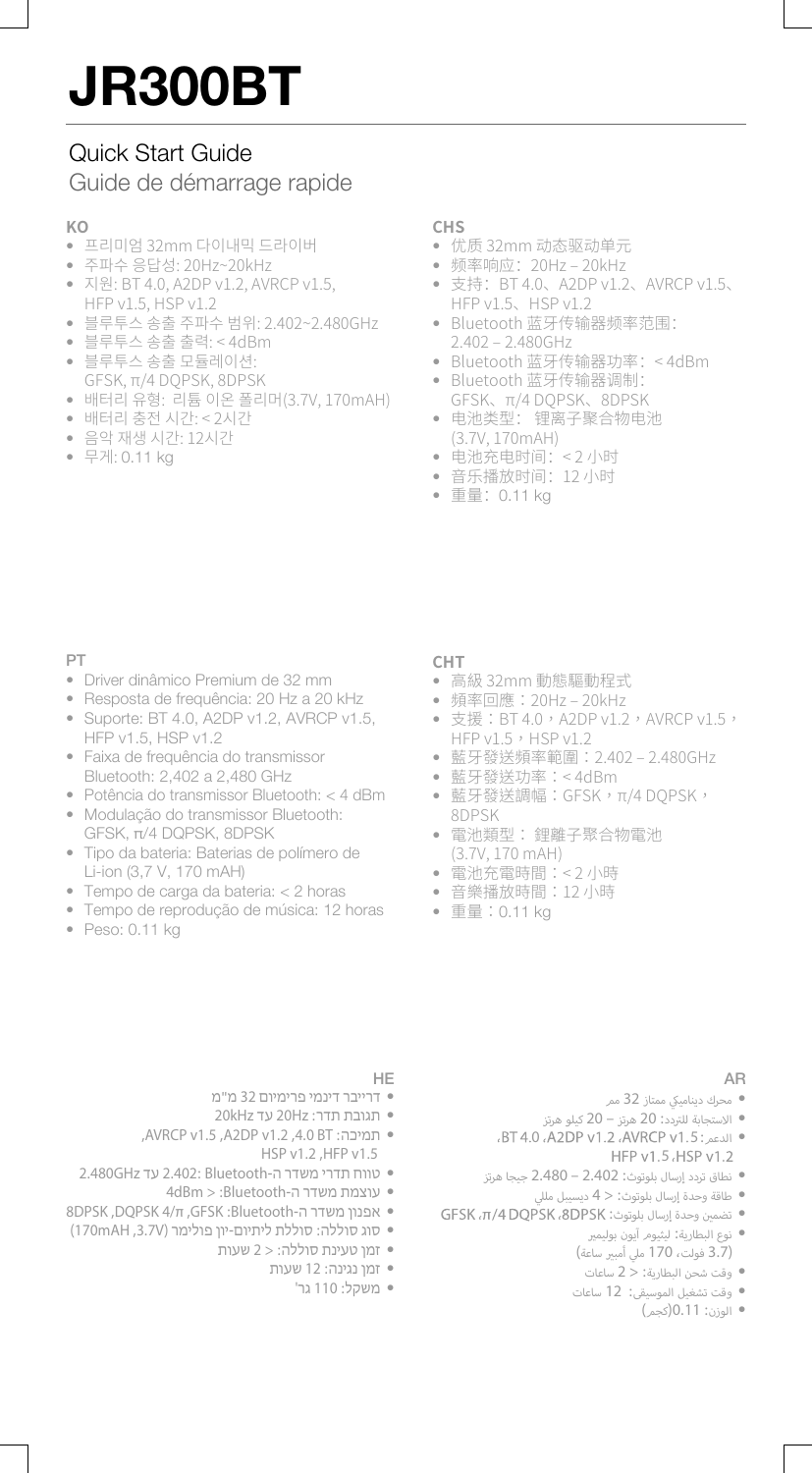### Quick Start Guide

Guide de démarrage rapide

Торговая марка: JBL Назначение товара: Пользовательские наушники Изготовитель: Харман Интернешнл Индастриз Инкорпорейтед, США, 06901 Коннектикут, г.Стэмфорд, Атлантик Стрит 400, офис 1500 Страна происхождения: Китай Импортер в Россию: OOO "ХАРМАН РУС СиАйЭс", Россия, 127018, г.Москва, ул. Двинцев, д.12, к 1 Гарантийный период: 1 год Информация о сервисных центрах: www.harman.com/ru тел. +7-800-700-0467 Срок службы: 2 года Товар сертифицирован Дата производства: Дата изготовления устройства определяется по двум буквенным

обозначениям из второй группы символов серийного номера изделия, следующих после разделительного знака «-». Кодировка соответствует порядку букв латинского алфавита, начиная с января 2010 года: 000000-MY0000000, где «M» - месяц производства (А - январь, B - февраль, C - март и т.д.) и «Y» - год производства (A - 2010, B - 2011, C - 2012 и т.д.).

Este equipamento opera em caráter secundário, isto é, não tem direito a proteção contra interferência prejudicial, mesmo de estações do mesmo tipo, e não pode causar interferência a sistemas operando em caráter primário"

Este produto está homologado pela ANATEL, de acordo com os procedimentos regulamentados pela Resolução 242/2000, e atende aos requisitos técnicos aplicados.

Para maiores informações, consulte o site da ANATEL - www.anatel.gov.br





The Bluetooth® word mark and logos are registered trademarks owned by Bluetooth SIG, Inc. and any use of such marks by HARMAN International Industries, Incorporated is under license. Other trademarks and trade names are those of their respective owners.